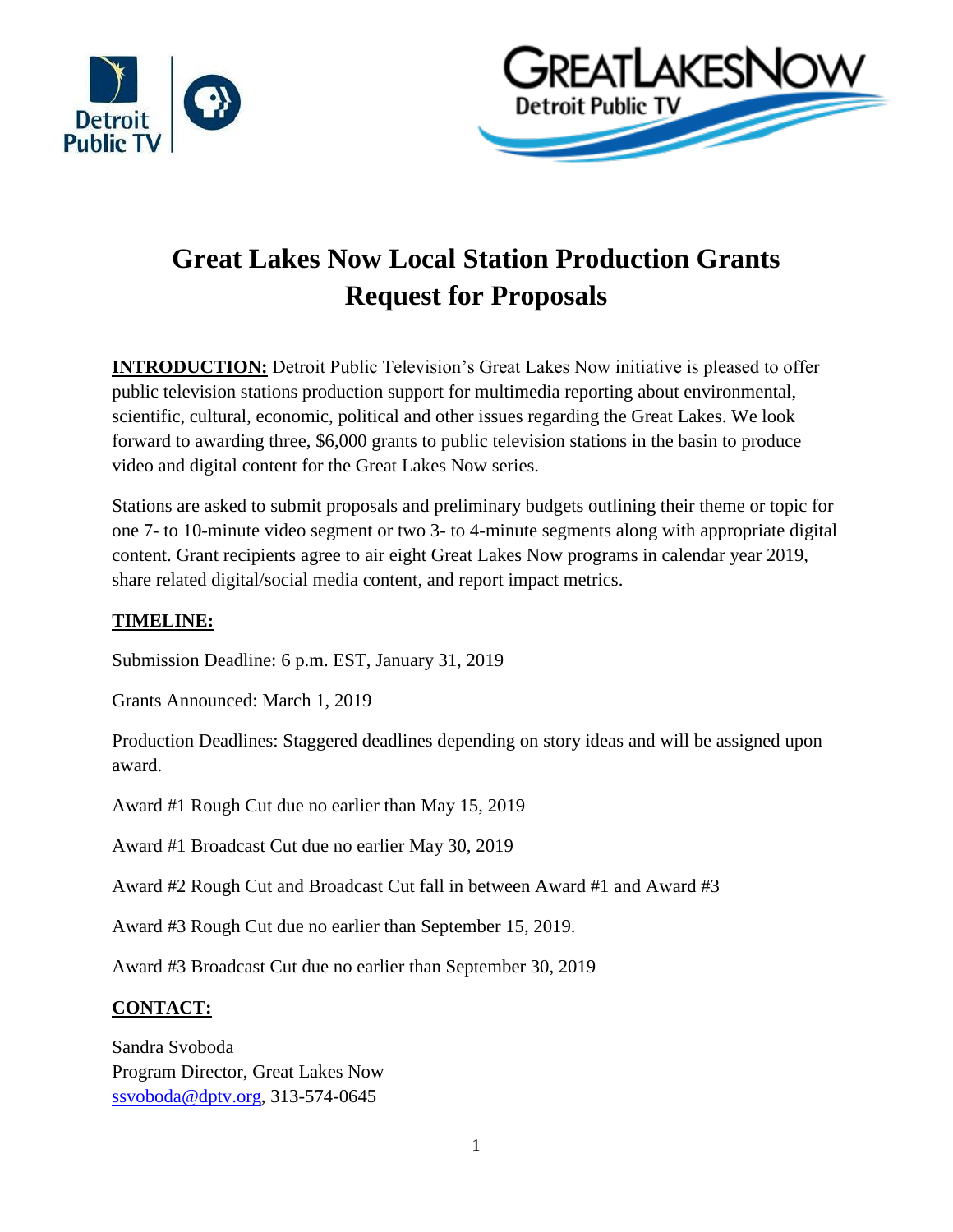**BACKGROUND:** With a vision to serve as the regional hub for Great Lakes information and to be the national leader and trusted media resource for critical fresh water issues, Detroit's Public Television's [Great Lakes Now](http://www.greatlakesnow.org/) website and on-air content provides citizens with accessible, important information related to the world's largest supply of fresh water. The bureau's work connects a wide spectrum of organizations involved in water issues, builds the identity of the region, strengthens pride of place, and activates residents to become informed stewards of this unique resource. The Great Lakes Bureau does this by developing and collecting stories grounded in research from across the region and redistributing the information on a wide variety of broadcast, digital and partner platforms to inform citizens.

In 2018, Great Lakes Now launched its on-air series with quarterly documentaries. In 2019, GLN programming will evolve to a half-hour, monthly magazine-style show with multiple segments addressing a common theme. These production grants will fund work from basin-area stations that will air as part of the monthly specials and include digital and engagement content.

# **SUGGESTED CONTENT FOCUS AREAS:**

## **Politics, Policy, Environmental Justice**

- U.S. and Canadian Federal **Governments**
- The Provinces
- The States
- Tribal/First Nations
- Advocacy
- Policy
- Equity and Environmental Justice

# **Water Quality and Restoration Efforts**

- PFAS
- Algal Blooms
- Enbridge Line 5 and Other Pipelines
- Groundwater Contamination
- Habitat Restoration
- Water Withdrawals
- Infrastructure

## **Recreation, Tourism, Culture**

- Recreation and Tourism
- Recreational Hunting and Fishing
- Books, Authors,
- Art and Music
- Food
- Museums and Cultural Institutions
- Indigenous Communities

# **Industry, Energy, Economic Development**

- Energy
- Blue Economy
- Agriculture
- Shipping and Ports
- Shoreside Development
- Commercial Fishing

### **Science, Research, Technology**

- Invasive Species
- Climate Change
- Fish, Birds and Animals
- Forests and Plants
- Research, Data and Technology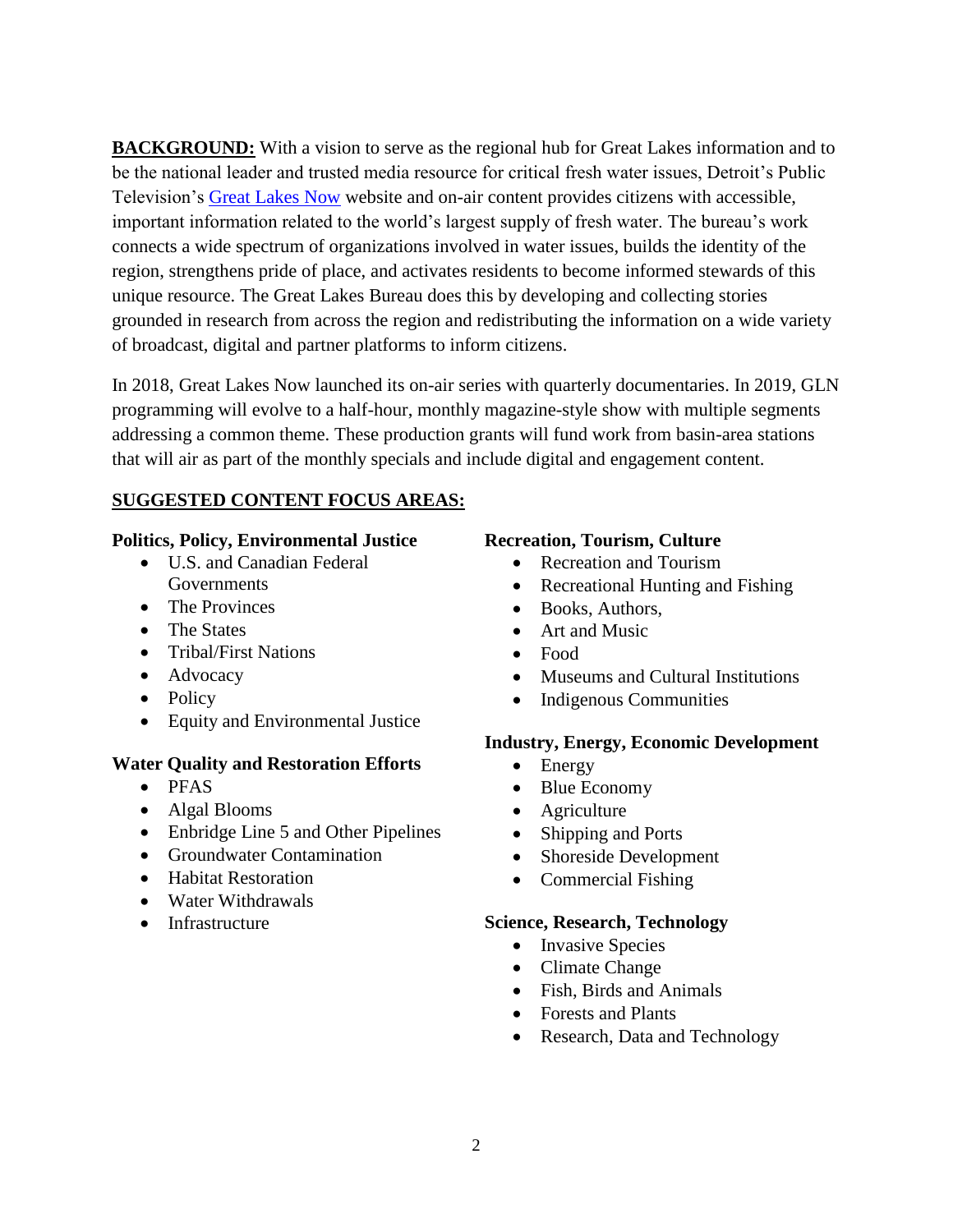# **STATION DELIVERABLES:**

Each station receiving a DPTV Great Lakes Now production grant must:

- 1. Meet PBS production standards for broadcast and conform to the treatment presented in the grant submission.
- 2. Provide content to DPTV for review and approval at least two weeks before air dates.
- 3. Include Great Lakes Now branding and funder recognition in all work.
- 4. Agree to air eight Great Lakes Now monthly specials on primary channel.
- 5. Commit to airing 30-second promo for Great Lakes Now specials at least 10-15 times on primary channel between 6-11 p.m. in the two-week period prior to broadcast.
- 6. Share digital assets related to monthly specials on station webpage, social channels, and member communication such as e-newsletters and magazines.
- 7. Submit a budget. Please note: The majority of the grant funds should be used for direct costs associated with production and promotion (i.e., production expenses, directprogram staff, travel, supplies, etc.). Up to 10% of the grant funds may be used for indirect costs or overhead. Expenses outside of general costs should be discussed in advance with DPTV so we can provide you with more specific guidelines.
- 8. Participate in information collection and evaluation efforts
- 9. Submit a final report to DPTV by December 15, 2019.

DPTV will provide the following to each station receiving a production grant:

- 1. A style guide to ensure the segment is consistent with Great Lakes Now content.
- 2. Production assets including fonts and lower-third guides
- 3. Technical specifications for content
- 4. A toolkit/timeline to help each station promote its segment and broadcasting of Great Lakes Now.